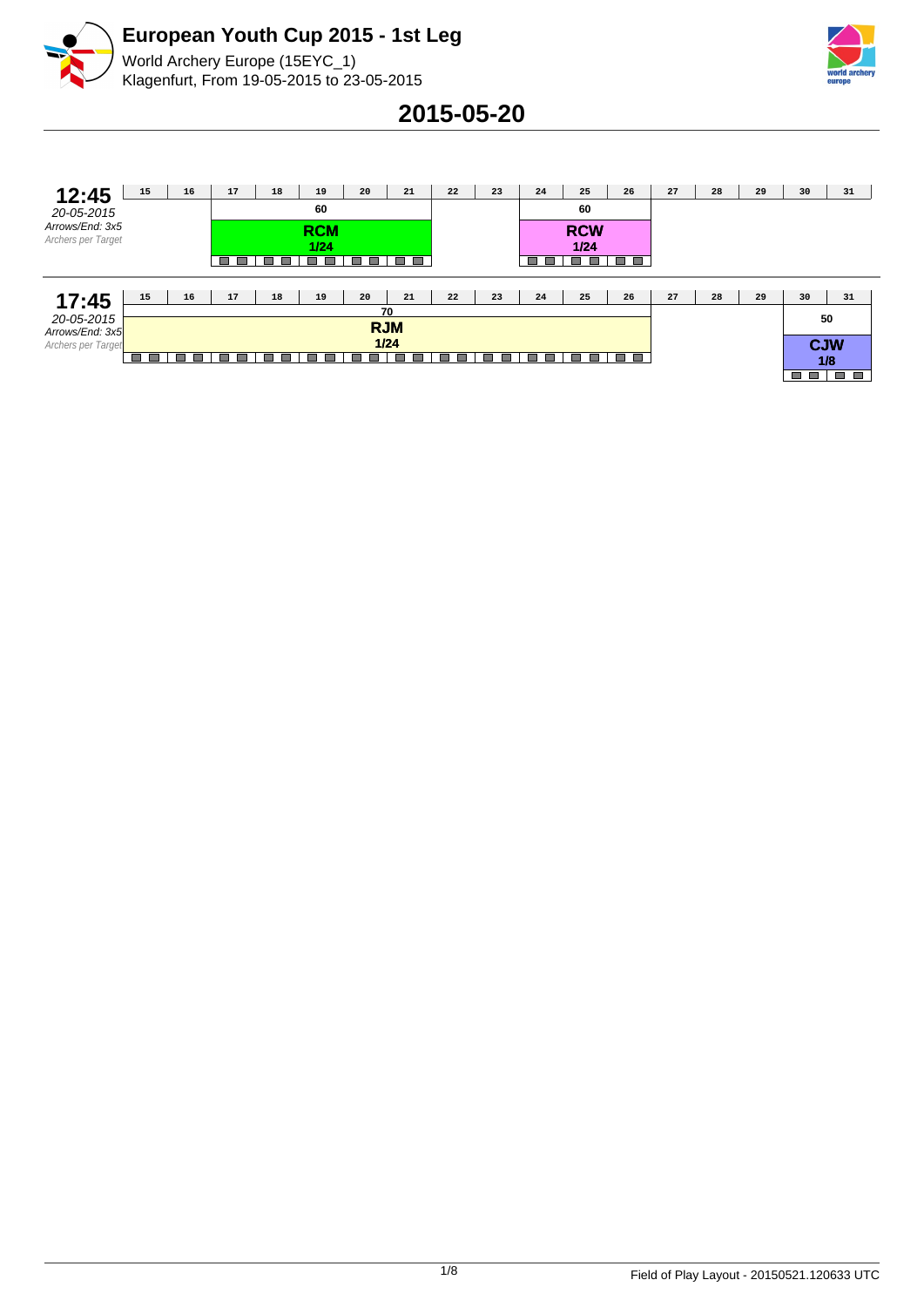



**2015-05-21**

# 09:00 1 2 3 4 5 6 7 8 9 10 11 12 13 14 15 16 17 18 19 20 21 22 23 24 25 26 27 28 29 30 31 32 33 34 35 36 37 38 39 40 41 42 43 44 45

|                                  | 60         | 60             |
|----------------------------------|------------|----------------|
| 21-05-2015<br>Archers per Target | Warm Up    | <b>Warm Up</b> |
|                                  | <b>RCM</b> | <b>RCW</b>     |

### **09:35** 21-05-2015 **1 2 3 4 5 6 7 8 9 10 11 12 13 14 15 16 17 18 19 20 21 22 23 24 25 26 27 28 29 30 31 32 33 34 35 36 37 38 39 40 41 42 43 44 45 60 60 50 50**

Arrows/End: 3x5 Archers per Target **RCM 1/16 RCW 1/16 Warm Up CCW**

**Warm Up CCM**

| 10:10<br>21-05-2015                       | 11   12   13   14  <br>10<br>60       | 15   16   17   18   19   20   21   22   23   24   25   26   27   28   29   30   31   32  <br>60 |                                            | $33 \mid 34 \mid 35 \mid 36 \mid 37 \mid$<br>50 | 50                  | 40 41 42 43 44 45 <br>$38 \mid 39 \mid$<br>50 |                       |
|-------------------------------------------|---------------------------------------|-------------------------------------------------------------------------------------------------|--------------------------------------------|-------------------------------------------------|---------------------|-----------------------------------------------|-----------------------|
| Arrows/End: 3x5<br>Archers per Target     | <b>RCM</b><br>1/8<br>0000000000000000 | <b>RCW</b><br>1/8<br>1001001001001001001001                                                     |                                            | <b>CCW</b><br>1/8<br><b>TELET</b>               | -Bye-<br><b>CCW</b> | <b>CCM</b><br>1/8<br>000000000000             | , -Bye-<br><b>CCM</b> |
| 10:45<br>6<br>8<br><b>.</b>               | 11   12   13   14  <br>10             | 15   16   17   18   19   20   21   22   23                                                      | 24   25   26   27   28   29   30   31   32 | 33   34   35   36   37   38   39                |                     | 40 41 42 43 44 45                             |                       |
| $\sim$ $\sim$ $\sim$ $\sim$ $\sim$ $\sim$ | 60                                    | 60.                                                                                             |                                            |                                                 |                     |                                               |                       |

| 1 V. TJ<br>21-05-2015                 | 60         | 60                | 50                                           | 50                |
|---------------------------------------|------------|-------------------|----------------------------------------------|-------------------|
| Arrows/End: 3x5<br>Archers per Target | <b>DOM</b> | <b>RCW</b><br>1/4 | <b>CCW</b>                                   | <b>CCM</b><br>1/4 |
|                                       |            | a ma              | <b>COLOR</b><br><b>COL</b><br>$\blacksquare$ | <b>III</b>        |

## **11:20** 1 2 3 4 5 6 7 8 9 10 11 12 13 14 15 16 17 18 19 20 21 22 23 24 25 26 27 28 29 30 31 32 33 34 35 36 37 38 39 40 41 42 43 44 45

| .<br>21-05-2015    | 60         | 60         | 50         | 50         |
|--------------------|------------|------------|------------|------------|
| Arrows/End: 3x5    | <b>DOM</b> | <b>RCW</b> | <b>CCW</b> | <b>CCM</b> |
| Archers per Target | w          | 1/2        | 1/2        | 1/2        |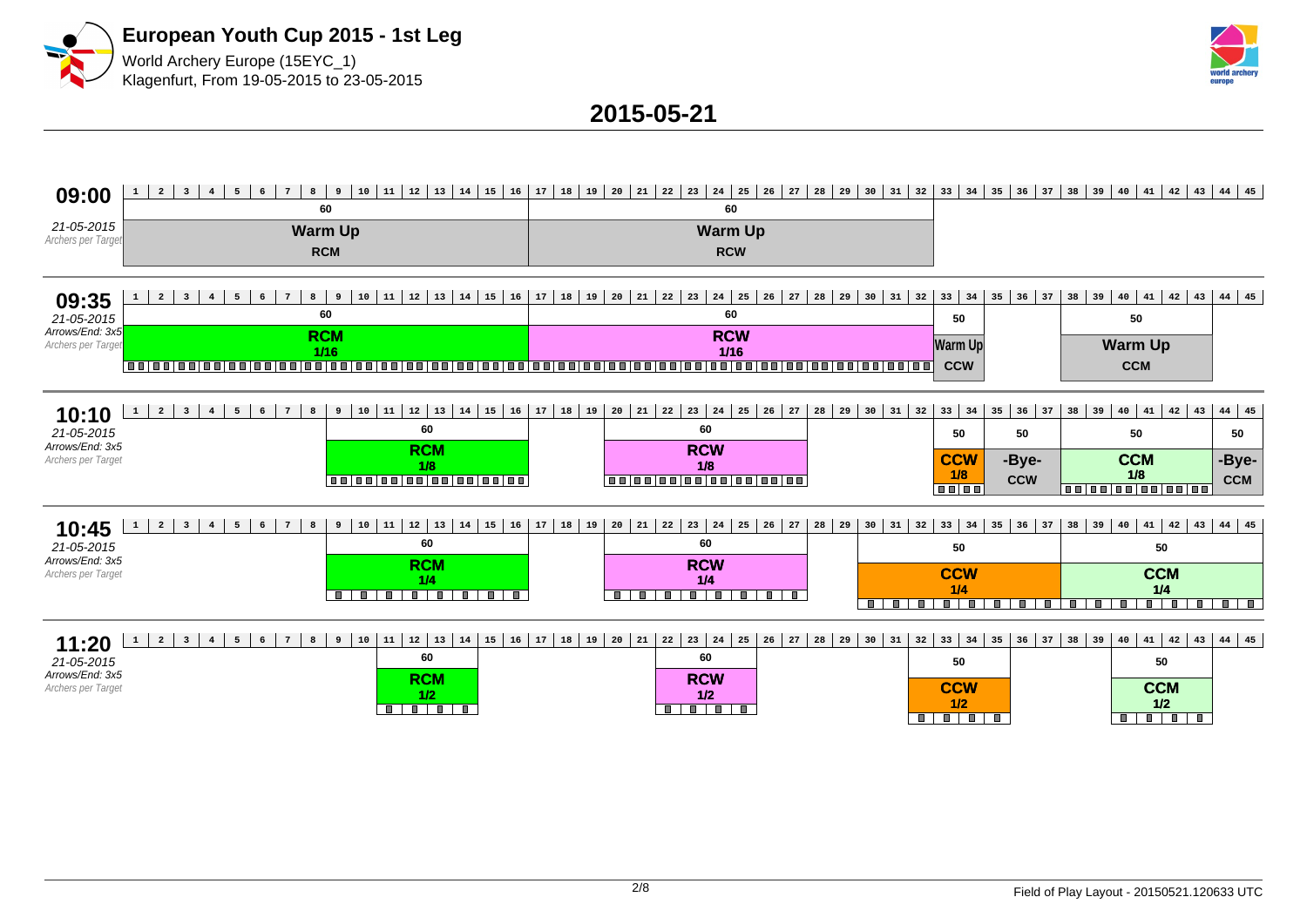



| 14:00                                 | 12<br>13<br>$\overline{a}$<br>8<br>11<br> 14<br>$15 \mid 16$<br>$7^{\circ}$<br>9<br>$10$<br>$\overline{\mathbf{3}}$<br>6<br>$4\overline{ }$<br>5<br>$\mathbf{1}$<br>70 | 23<br>24<br>28<br>17<br>19<br>$\frac{20}{20}$<br>  $21$  <br>22<br>25<br>26<br>$\frac{1}{27}$<br>29<br>18<br>70 | 30<br>31<br>32                                                                                                             | 35<br>36<br>33<br>34     | 37<br>38<br>39<br>40   | $41 \mid 42 \mid 43 \mid 44 \mid 45$                |
|---------------------------------------|------------------------------------------------------------------------------------------------------------------------------------------------------------------------|-----------------------------------------------------------------------------------------------------------------|----------------------------------------------------------------------------------------------------------------------------|--------------------------|------------------------|-----------------------------------------------------|
| 21-05-2015                            | <b>Warm Up</b>                                                                                                                                                         | <b>Warm Up</b>                                                                                                  |                                                                                                                            |                          | 50                     |                                                     |
| Archers per Target                    | <b>RJM</b>                                                                                                                                                             | <b>RJW</b>                                                                                                      |                                                                                                                            |                          | <b>Warm Up</b>         |                                                     |
|                                       |                                                                                                                                                                        |                                                                                                                 |                                                                                                                            |                          | <b>CJM</b>             |                                                     |
|                                       |                                                                                                                                                                        |                                                                                                                 |                                                                                                                            |                          |                        |                                                     |
| 14:35                                 | $\overline{a}$<br>12<br>13<br>14<br>15<br>8<br>10<br>11<br>9<br>16<br>$\overline{\mathbf{3}}$<br>$\overline{\bf 4}$<br>$\mathbf{1}$<br>70                              | 19<br>17<br>18<br>20<br>21<br>22<br>23<br>24<br>26<br>28<br>29<br>25<br>27<br>30<br>70                          | 31<br>32                                                                                                                   | 35<br>33<br>34<br>36     | 39<br>37<br>38<br> 40  | $42 \mid 43 \mid 44 \mid 45$<br>41                  |
| 21-05-2015<br>Arrows/End: 3x5         | <b>RJM</b>                                                                                                                                                             | 70<br><b>RJW</b><br>-Bye-                                                                                       |                                                                                                                            |                          | 50                     | 50                                                  |
| Archers per Target                    | $1/16$                                                                                                                                                                 | $1/16$<br><b>RJM</b>                                                                                            |                                                                                                                            |                          | <b>CJM</b>             | -Bye-                                               |
|                                       |                                                                                                                                                                        | 1 - 1 - 1 - 1 - 1                                                                                               |                                                                                                                            | 0000000000000000000      | $1/16$                 | <b>CJM</b>                                          |
|                                       |                                                                                                                                                                        |                                                                                                                 |                                                                                                                            |                          |                        |                                                     |
| 15:10                                 | 12<br>$\overline{a}$<br>11<br>$7\phantom{.0}$<br>$10$<br>13<br>15<br>$\mathbf{1}$<br>$\overline{\mathbf{3}}$<br>$4\overline{ }$<br>5<br>6<br>8<br>9<br>14<br>16        | 28<br>17<br>  19<br>23<br>18<br>21<br>22<br>24<br>26<br>27<br>29<br>20<br>25                                    | 30<br>31<br>32                                                                                                             | 36<br>33<br>34<br>35     | 37<br>38<br>$39$<br>40 | $41 \mid 42 \mid 43 \mid 44 \mid 45$                |
| 21-05-2015                            | 70<br><b>RJM</b>                                                                                                                                                       | 70<br><b>RJW</b>                                                                                                |                                                                                                                            | 50                       |                        | 50                                                  |
| Arrows/End: 3x5<br>Archers per Target | 1/8                                                                                                                                                                    | 1/8                                                                                                             |                                                                                                                            | <b>Warm Up</b>           |                        | <b>CJM</b>                                          |
|                                       | 0000000000000000                                                                                                                                                       | 00000000000000000                                                                                               |                                                                                                                            | <b>CJW</b>               |                        | 1/8<br>0000000000000000000                          |
|                                       |                                                                                                                                                                        |                                                                                                                 |                                                                                                                            |                          |                        |                                                     |
| 15:45                                 | 12<br>$\overline{a}$<br>11<br>13<br>$\mathbf{1}$<br>10<br>15<br>$\overline{\mathbf{3}}$<br>5<br>8<br>9<br>14<br>16<br>$\overline{4}$                                   | 23<br>17<br>18<br>19<br>21<br>24<br>28<br>29<br>20<br>22<br>25<br>26<br>27                                      | 30<br>31<br>32                                                                                                             | 36<br>33<br>34<br>35     | 37<br>39<br>38<br>40   | 44 45<br>$41 \mid 42$<br>43                         |
| 21-05-2015                            | 70<br><b>RJM</b>                                                                                                                                                       | 70<br><b>RJW</b>                                                                                                |                                                                                                                            | 50                       |                        | 50                                                  |
| Arrows/End: 3x5<br>Archers per Target | 1/4                                                                                                                                                                    | 1/4                                                                                                             |                                                                                                                            | <b>CJW</b>               |                        | <b>CJM</b>                                          |
|                                       | T<br>8 8 8 8<br>and and a<br>$\blacksquare$<br>$\blacksquare$                                                                                                          | пı<br>a di provincia di contro<br>$\blacksquare$<br>ш<br>$\blacksquare$<br><b>III</b>                           |                                                                                                                            | 1/4                      |                        | 1/4                                                 |
|                                       |                                                                                                                                                                        |                                                                                                                 | <b>The Contract of the Contract of the Contract of the Contract of the Contract of The Contract of The Contract o</b><br>п | $\blacksquare$<br>п      | п.<br>п<br>Ш           | $\overline{\mathbf{r} \cdot \mathbf{r}}$<br>m.<br>п |
| 16:20                                 | 12<br>$\overline{a}$<br>11<br>8<br>9<br>10<br>13<br>14<br>15<br>16<br>$\mathbf{1}$<br>$\overline{\mathbf{3}}$<br>$\overline{4}$<br>5<br>6<br>$7\overline{ }$           | 19<br>17<br>18<br>22<br>23<br>24<br>26<br>28<br>20<br>21<br>25<br>27<br>29                                      | 30<br>31<br>32                                                                                                             | $33 \mid 34$<br>35<br>36 | 37<br>39<br>38<br>40   | $42 \mid 43$<br>41<br>44 45                         |
| 21-05-2015                            | 70                                                                                                                                                                     | 70                                                                                                              |                                                                                                                            | 50                       |                        | 50                                                  |
| Arrows/End: 3x5<br>Archers per Target | <b>RJM</b><br>1/2                                                                                                                                                      | <b>RJW</b><br>1/2                                                                                               |                                                                                                                            | <b>CJW</b>               |                        | <b>CJM</b>                                          |
|                                       | $\blacksquare$<br>$\blacksquare$                                                                                                                                       |                                                                                                                 |                                                                                                                            | 1/2                      |                        | 1/2                                                 |
|                                       |                                                                                                                                                                        |                                                                                                                 | п                                                                                                                          | $\blacksquare$<br>п      |                        | $\overline{\phantom{a}}$<br>$\blacksquare$<br>т     |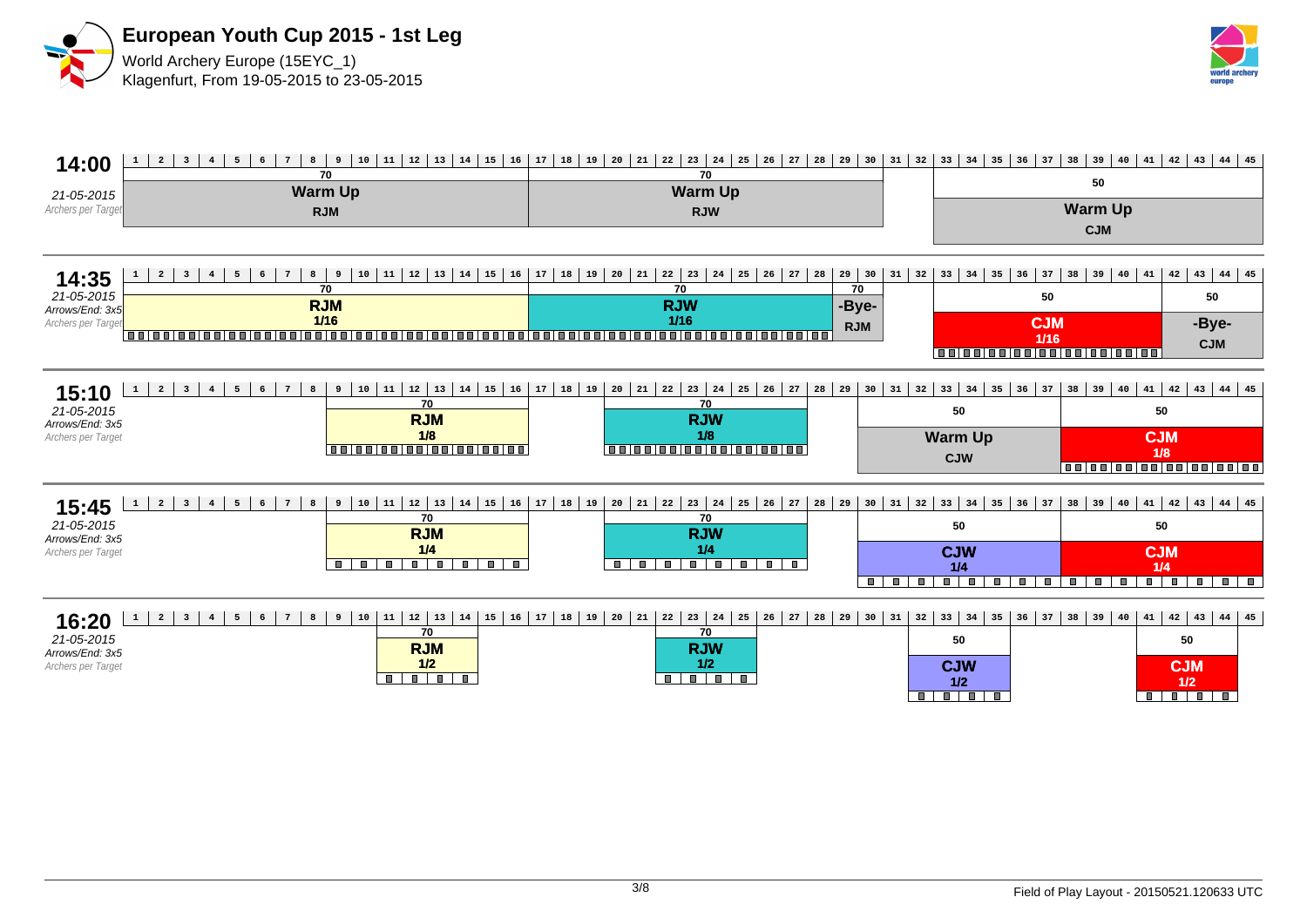



### **17:00** 1 2 3 4 5 6 7 8 9 10 11 12 13 14 15 16 17 18 19 20 21 22 23 24 25 26 27 28 29 30 31 32 33 34 35 36 37 38 39 40 41 42 43 44 45 21-05-2015 Archers per Target **60 Warm Up RCW 60 Warm Up RCM 17:35** 21-05-2015 Arrows/End: (3x2)x4 Archers per Target 8 9 10 11 12 13 14 15 16 17 18 19 20 21 22 23 24 25 26 27 28 29 30 31 32 33 34 35 36 37 38 39 40 41 42 43 44 45 **60 RCM** <mark>. يون السابقة 1/4</mark><br>أحسن السابقة السابقة السابقة السابقة السابقة **60 RCW 1/4 50 Warm Up CCW 50 Warm Up CCW 18:05** 1 2 3 4 5 6 7 8 9 10 11 12 13 14 15 16 17 18 19 20 21 22 23 24 25 26 27 28 29 30 31 32 33 34 35 36 37 38 39 40 41 42 43 44 45 21-05-2015 Arrows/End: (3x2)x4 Archers per Target **60 RCM 1/2**<br>**111 | 111 | 111 | 111 60 RCW 1/2 50 CCW 1/2 50 Warm Up CCM 18:35** 1 2 3 4 5 6 7 8 9 10 11 12 13 14 15 16 17 18 19 20 21 22 23 24 25 26 27 28 29 30 31 32 33 34 35 36 37 38 39 40 41 42 43 44 45 21-05-2015 Arrows/End: (3x2)x4 Archers per Target **60 RCM Gold 60 RCM Bronze 60 RCW Gold 60 RCW Bronze 50 CCM Gold 50 CCW Gold**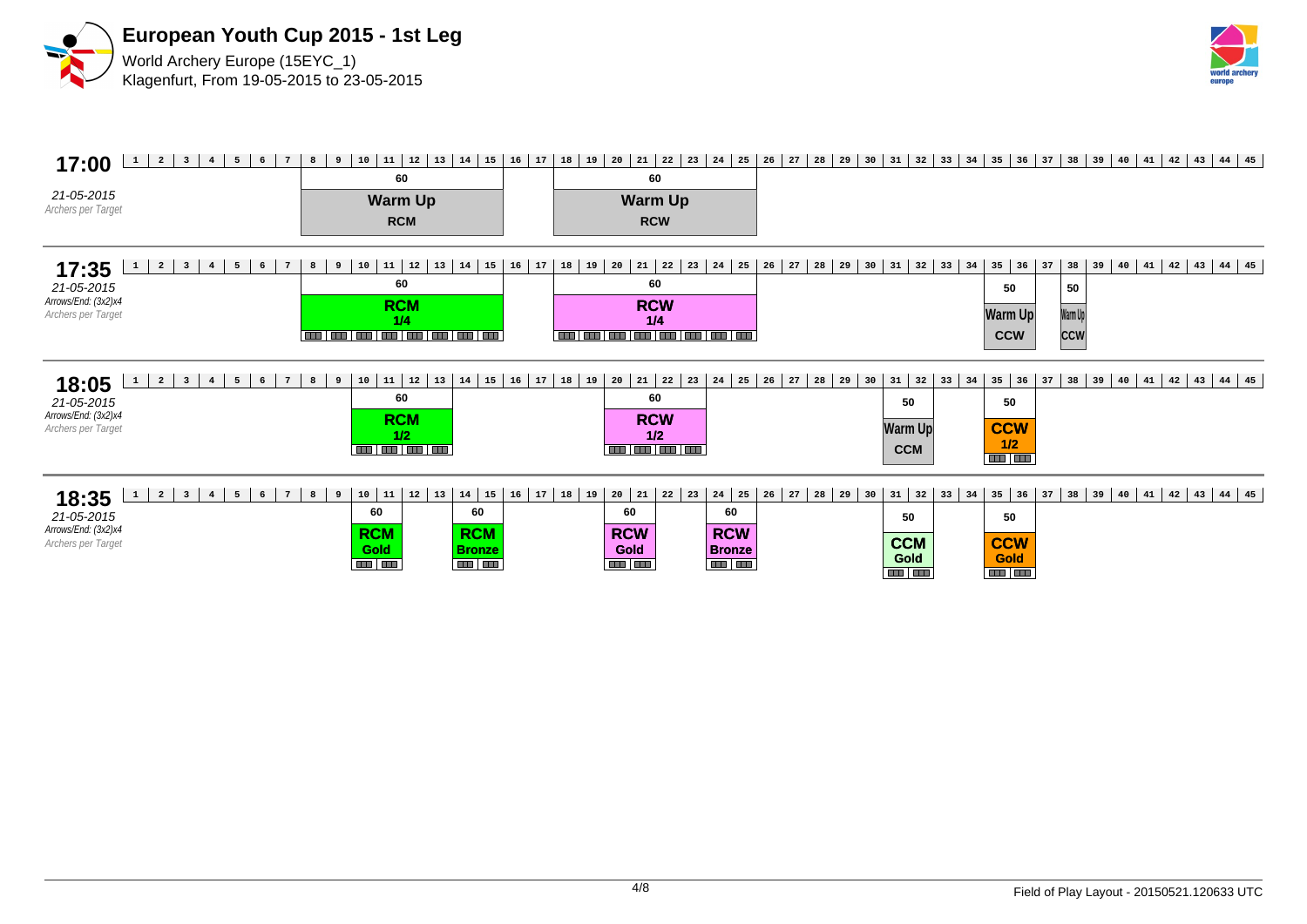



### **2015-05-22**

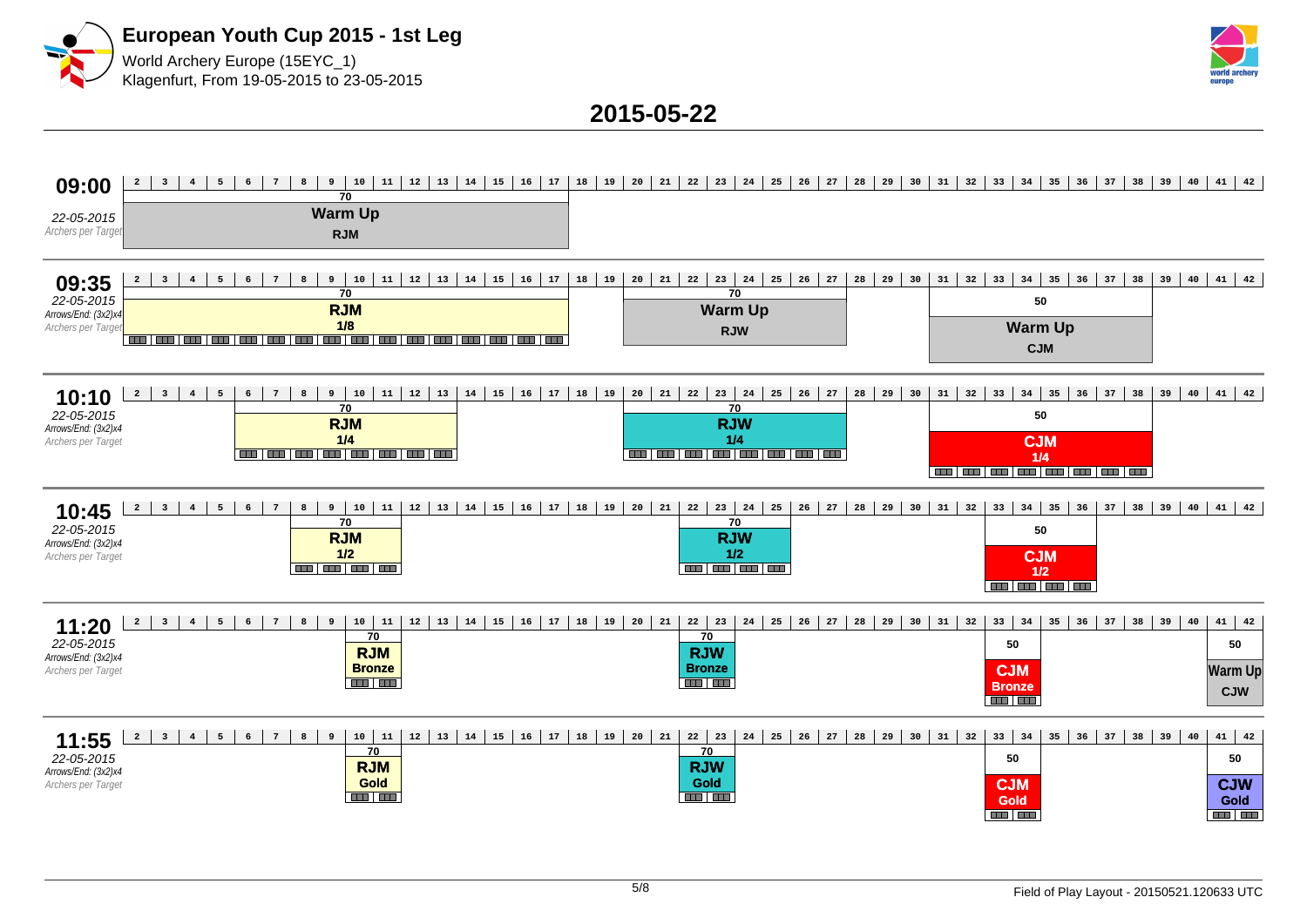



| 14:00                                                            | $12 \mid 13$<br>$20 \mid 21 \mid$<br>10<br>11<br>$14 \mid 15$<br>16<br>$17 \mid 18 \mid$<br>19<br>$22 \mid 23$<br>24<br>25<br>26<br>27<br>28<br>29<br>30<br>31<br>32<br>$\overline{2}$<br>$\overline{\mathbf{3}}$<br>4<br>5<br>$6\overline{6}$<br>8<br>$7\phantom{.0}$<br>9                                                                                                               | 33<br>34<br>35<br> 36 <br>37<br>38                                                                                     | 40<br>$41 \mid 42$<br>39                                                  |
|------------------------------------------------------------------|-------------------------------------------------------------------------------------------------------------------------------------------------------------------------------------------------------------------------------------------------------------------------------------------------------------------------------------------------------------------------------------------|------------------------------------------------------------------------------------------------------------------------|---------------------------------------------------------------------------|
| 22-05-2015<br>Archers per Target                                 | 70<br>60<br><b>Warm Up</b><br><b>Warm Up</b><br><b>RJX</b><br><b>RCX</b>                                                                                                                                                                                                                                                                                                                  |                                                                                                                        |                                                                           |
|                                                                  |                                                                                                                                                                                                                                                                                                                                                                                           |                                                                                                                        |                                                                           |
| 14:25<br>22-05-2015<br>Arrows/End: (2x2)x4<br>Archers per Target | $12 \mid 13$<br>14<br>16<br>$17$ 18 19<br>$20 \mid 21$<br>$28$ 29<br>$31 \mid 32$<br>8<br>10<br>11<br>15<br>22<br>23<br>24<br>25<br>26<br>27<br>30<br>$\overline{a}$<br>3 <sup>1</sup><br>$\overline{4}$<br>5<br>6<br>$7\overline{ }$<br>9<br>70<br>60<br>50<br><b>RJX</b><br><b>RCX</b><br>1/8<br><b>Warm Up</b><br>1/8<br>00100100100<br>,,,,,,,,,,,,,,,,,,,,,,,,<br><b>CCX</b>         | $33 \mid 34$<br>35<br>$36 \mid 37 \mid$<br>38                                                                          | $40 \mid 41 \mid 42$<br>39<br>50<br><b>Warm Up</b><br><b>CJX</b>          |
| 14:55<br>22-05-2015<br>Arrows/End: (2x2)x4<br>Archers per Target | 13<br>15<br>16<br>21<br>23<br>$28$ 29<br>$31 \mid 32$<br>8<br>10<br>11<br>12<br>14<br>17<br>18<br>19<br>20<br>22<br>24<br>25<br>26<br>27<br>30<br>$\overline{a}$<br>6<br>$7^{\circ}$<br>9<br>$\overline{\mathbf{3}}$<br>$\overline{4}$<br>5<br>70<br>60<br>50<br><b>RJX</b><br><b>RCX</b><br>1/4<br><b>CCX</b><br>1/4<br>00000000000000000<br>1/4<br>00100100100100100100<br><b>BELEE</b> | 34<br>35<br>$36 \mid 37 \mid$<br>33<br>38                                                                              | $41 \mid 42$<br>39<br>40<br>50<br><b>CJX</b><br>1/4<br><b>Bulgalooloo</b> |
| 15:25<br>22-05-2015<br>Arrows/End: (2x2)x4<br>Archers per Target | 21<br>$\overline{a}$<br>11<br>12<br>13<br>16<br>17<br>18<br>22<br>23<br>26<br>27<br>28<br>29<br>$31 \mid 32$<br>$\overline{\mathbf{3}}$<br>8<br>10<br>14<br>15<br>19<br>20<br>24<br>25<br>30<br>$\overline{4}$<br>5<br>6<br>7 <sup>7</sup><br>9<br>70<br>60<br><b>RJX</b><br><b>RCX</b><br>$1/2$<br>1/2<br>00000000<br>00000000                                                           | $34 \mid 35$<br>33<br>$\begin{array}{c} 36 \end{array}$<br>37<br>38<br>50<br><b>CCX</b><br>1/2<br>00000000             | $40 \mid 41 \mid 42$<br>39<br>50<br><b>CJX</b><br>1/2<br><b>00000000</b>  |
| 15:55<br>22-05-2015<br>Arrows/End: (2x2)x4<br>Archers per Target | 10<br>11<br>12<br>13<br>15<br>16<br>17<br>20<br>21<br>23<br>24<br>25<br>26<br>27<br>29<br>31<br>14<br>18<br>19<br>22<br>28<br>30<br>32<br>$\overline{a}$<br>$\overline{\mathbf{3}}$<br>$4\overline{ }$<br>5<br>6<br>$7\phantom{.0}$<br>8<br>9<br>70<br>60<br><b>RJX</b><br><b>RCX</b><br><b>Bronze</b><br><b>Bronze</b><br>$\blacksquare$ $\blacksquare$ $\blacksquare$<br>.              | 33<br>$\begin{array}{c} 34 \end{array}$<br>35<br>36<br>37<br>38<br>50<br><b>CCX</b><br><b>Bronze</b><br>$\blacksquare$ | $41 \mid 42$<br>39<br>40<br>50<br><b>CJX</b><br><b>Bronze</b>             |
| 16:25<br>22-05-2015<br>Arrows/End: (2x2)x4<br>Archers per Target | $\mathbf{2}$<br>12<br>13<br>16<br>17<br>20<br>21<br>23<br>29<br>$31 \mid 32$<br>$\overline{\mathbf{3}}$<br>8<br>9<br>10<br>11<br>14<br>15<br>$18$   19<br>24<br>25<br>26<br>27<br>28<br>30<br>$4\overline{ }$<br>5<br>6<br>$7\overline{ }$<br>22<br>70<br>60<br><b>RJX</b><br><b>RCX</b><br>Gold<br>Gold<br><b>BB 88</b><br><b>.</b>                                                      | $33 \mid 34$<br>$36$ 37 38<br>35<br>50<br><b>CCX</b><br>Gold<br><b>BB BB</b>                                           | 39<br>40<br>$41 \mid 42$<br>50<br><b>CJX</b><br>Gold<br><b>Balas</b>      |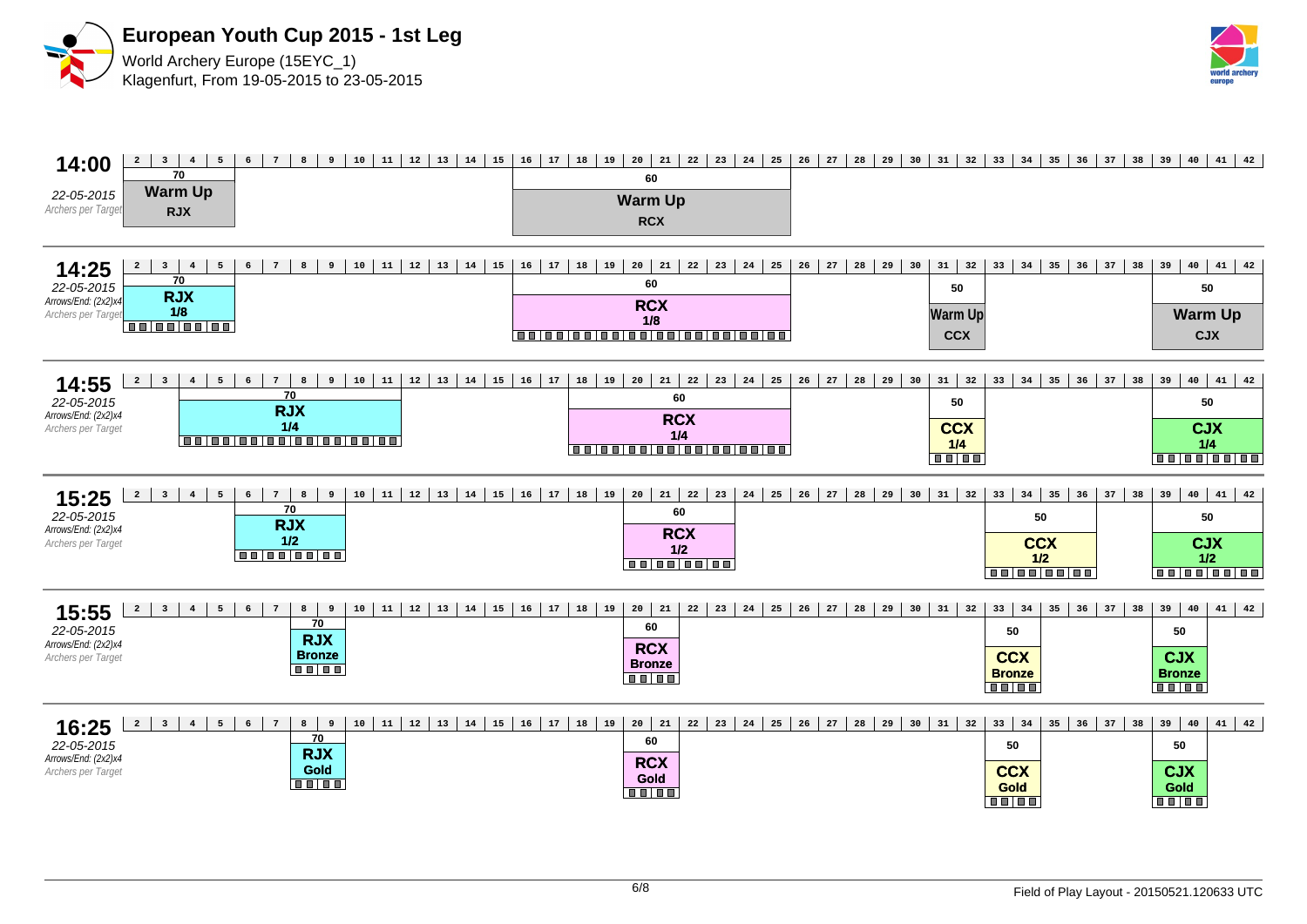



World Archery Europe (15EYC\_1) Klagenfurt, From 19-05-2015 to 23-05-2015

**2015-05-23**

| $\mathbf 2$<br>$\mathbf 1$<br>09:00<br>23-05-2015<br>50<br>Arrows/End: 3x5<br><b>CCW</b><br>Archers per Target<br><b>Bronze</b><br>$\Box$<br>$\Box$                                                                                                                                                                                                                                                                                                                                                                                                                     |
|-------------------------------------------------------------------------------------------------------------------------------------------------------------------------------------------------------------------------------------------------------------------------------------------------------------------------------------------------------------------------------------------------------------------------------------------------------------------------------------------------------------------------------------------------------------------------|
| $\mathbf{2}% =\mathbf{2}+\mathbf{2}+\mathbf{3}+\mathbf{5}+\mathbf{5}+\mathbf{5}+\mathbf{6}+\mathbf{6}+\mathbf{5}+\mathbf{5}+\mathbf{6}+\mathbf{5}+\mathbf{6}+\mathbf{6}+\mathbf{5}+\mathbf{5}+\mathbf{6}+\mathbf{5}+\mathbf{6}+\mathbf{6}+\mathbf{5}+\mathbf{6}+\mathbf{6}+\mathbf{5}+\mathbf{6}+\mathbf{6}+\mathbf{6}+\mathbf{6}+\mathbf{6}+\mathbf{6}+\mathbf{6}+\mathbf{6}+\mathbf{6}+\mathbf{6}+\mathbf{6}+\mathbf$<br>09:20<br>$\mathbf 1$<br>23-05-2015<br>${\bf 50}$<br>Arrows/End: 3x5<br><b>CCW</b><br>Archers per Target<br>Gold<br><b>I</b><br>$\mathcal{L}$ |
| $\mathbf 1$<br>$\mathbf{2}% =\mathbf{1}_{B}\left( \mathbf{1}_{B}\right) ^{\ast}\mathbf{1}_{B}\left( \mathbf{1}_{B}\right)$<br>09:40<br>23-05-2015<br>50<br>Arrows/End: 3x5<br><b>CCM</b><br>Archers per Target<br><b>Bronze</b><br>$\Box$<br>$\Box$                                                                                                                                                                                                                                                                                                                     |
| $\mathbf 1$<br>$\mathbf{2}$<br>10:00<br>23-05-2015<br>${\bf 50}$<br>Arrows/End: 3x5<br><b>CCM</b><br>Archers per Target<br>Gold<br>$\Box$<br>E.                                                                                                                                                                                                                                                                                                                                                                                                                         |
| 10:20<br>$\mathbf 1$<br>$\mathbf{2}$<br>23-05-2015<br>${\bf 50}$<br>Arrows/End: 3x5<br><b>CJW</b><br>Archers per Target<br><b>Bronze</b><br><b>In</b><br>$\Box$                                                                                                                                                                                                                                                                                                                                                                                                         |
| 10:40<br>$\mathbf 1$<br>$\mathbf{2}$<br>23-05-2015<br>${\bf 50}$<br>Arrows/End: 3x5<br><b>CJW</b><br>Archers per Target<br>Gold<br>$\Box$<br>$\Box$                                                                                                                                                                                                                                                                                                                                                                                                                     |
| 11:00 $\frac{1}{2}$<br>23-05-2015<br>50<br>Arrows/End: 3x5<br><b>CJM</b><br>Archers per Target<br><b>Bronze</b><br>$\overline{\phantom{a}}$<br>$\overline{\phantom{a}}$                                                                                                                                                                                                                                                                                                                                                                                                 |
| $\mathbf 2$<br>11:20<br>$\mathbf{1}$<br>23-05-2015<br>50<br>Arrows/End: 3x5<br><b>CJM</b><br>Archers per Target<br><b>Gold</b><br><b>I</b><br>$\sim$                                                                                                                                                                                                                                                                                                                                                                                                                    |
| $\mathbf{2}$<br>12:00<br>$\mathbf 1$<br>60<br>23-05-2015<br>Arrows/End: 3x5<br><b>RCW</b><br>Archers per Target<br><b>Bronze</b><br>$\Box$<br>$\Box$                                                                                                                                                                                                                                                                                                                                                                                                                    |